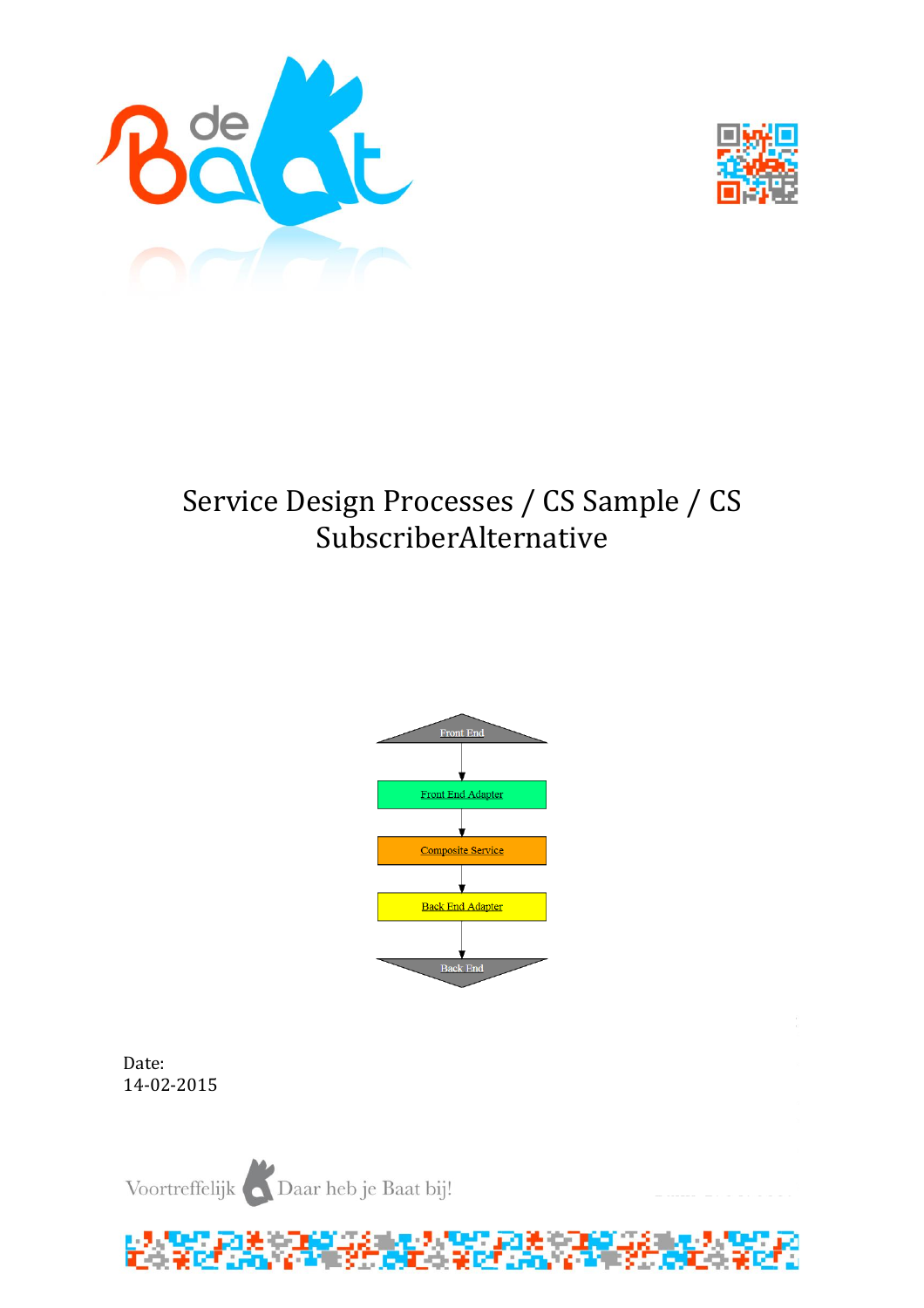



# **Document Version history**

| <b>Version Date</b> |            | <b>Author</b> | <b>Remarks</b> |
|---------------------|------------|---------------|----------------|
| V <sub>0.1</sub>    | 14-02-2015 | SoaVis        | First Draft    |
|                     |            |               |                |
|                     |            |               |                |
|                     |            |               |                |
|                     |            |               |                |

## **Related Documents**

| Reference                                            | <b>Document</b>    |
|------------------------------------------------------|--------------------|
| SVT_SD_CS_CS_Sample_CS_SubscriberAlternative<br>[CD] |                    |
| [ICD]                                                | SVT_ICD_FEA_Sample |
|                                                      |                    |
|                                                      |                    |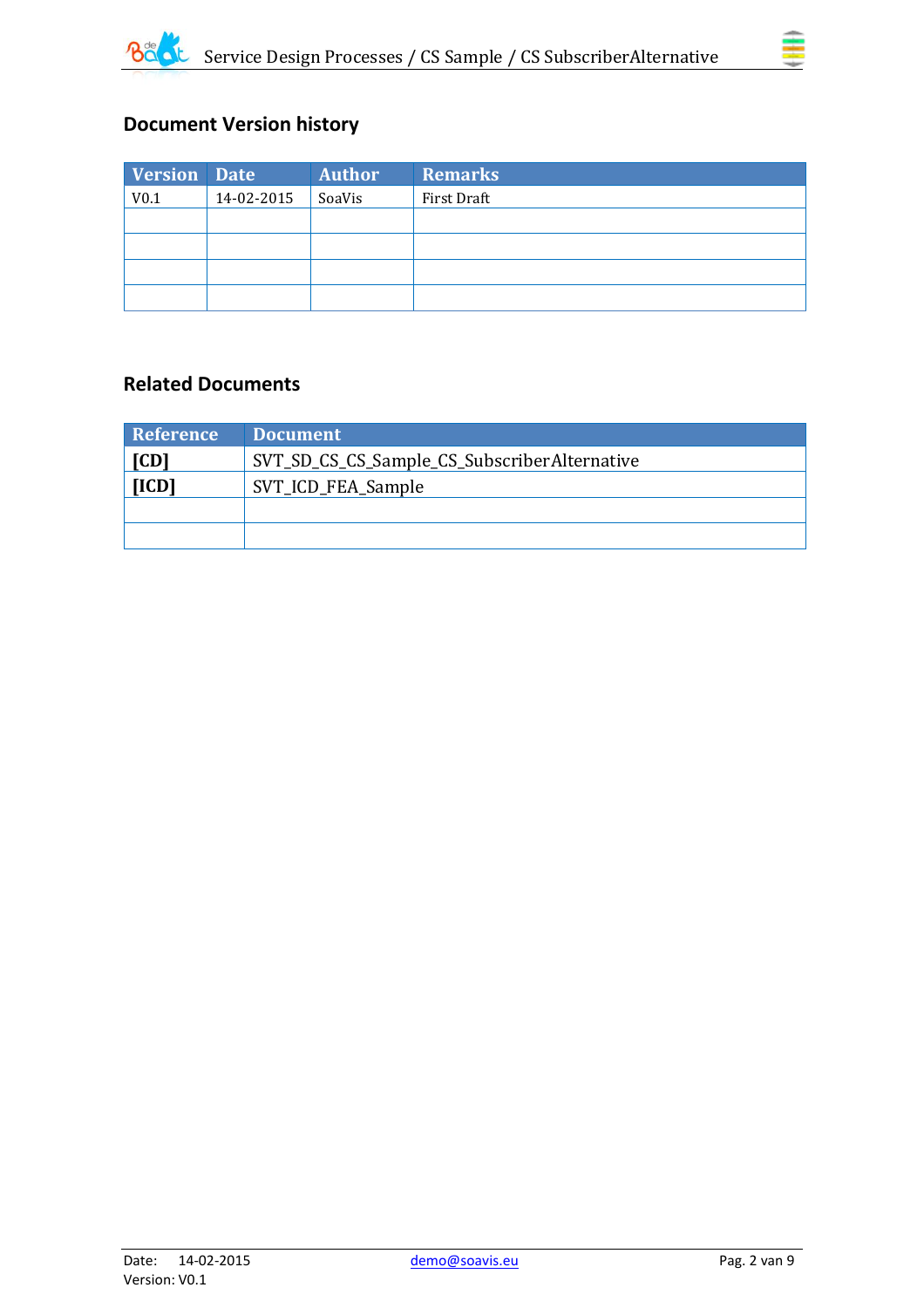# Table of contents

| $\mathbf{1}$                   |  |
|--------------------------------|--|
| $\overline{2}$                 |  |
| 2.1                            |  |
| 2.2                            |  |
| 2.3                            |  |
| 2.4                            |  |
| 3                              |  |
| 3.1<br>3.1.1<br>3.1.2<br>3.1.3 |  |
| $\overline{4}$                 |  |
| 4.1                            |  |
| 4.2<br>4.2.1                   |  |
| 4.3<br>4.3.1                   |  |
| 4.4<br>4.4.1                   |  |
| 4.5                            |  |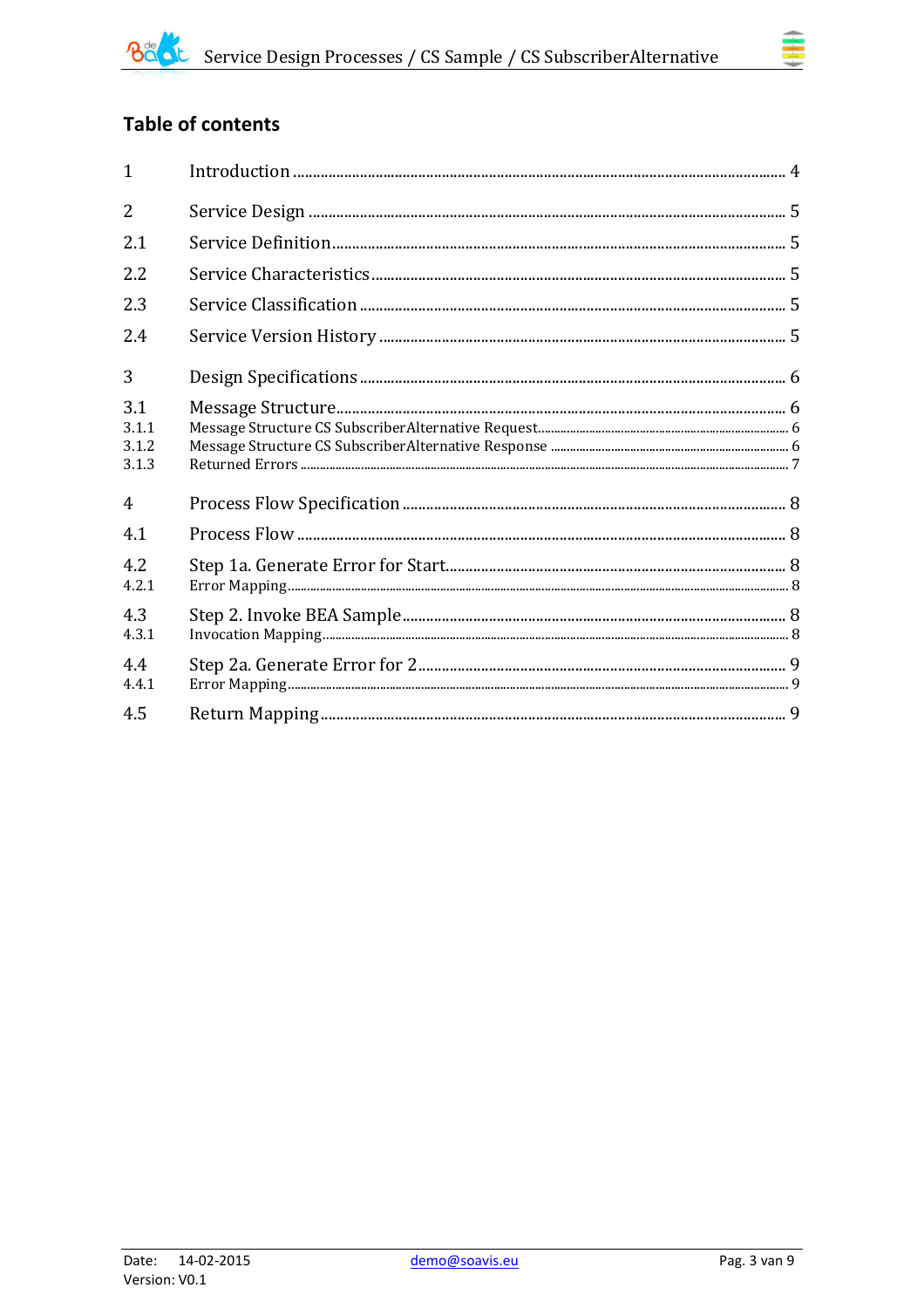# <span id="page-3-0"></span>**1 Introduction**

This document specifies the design for the CS\_SubscriberAlternative service in the CS\_Sample component.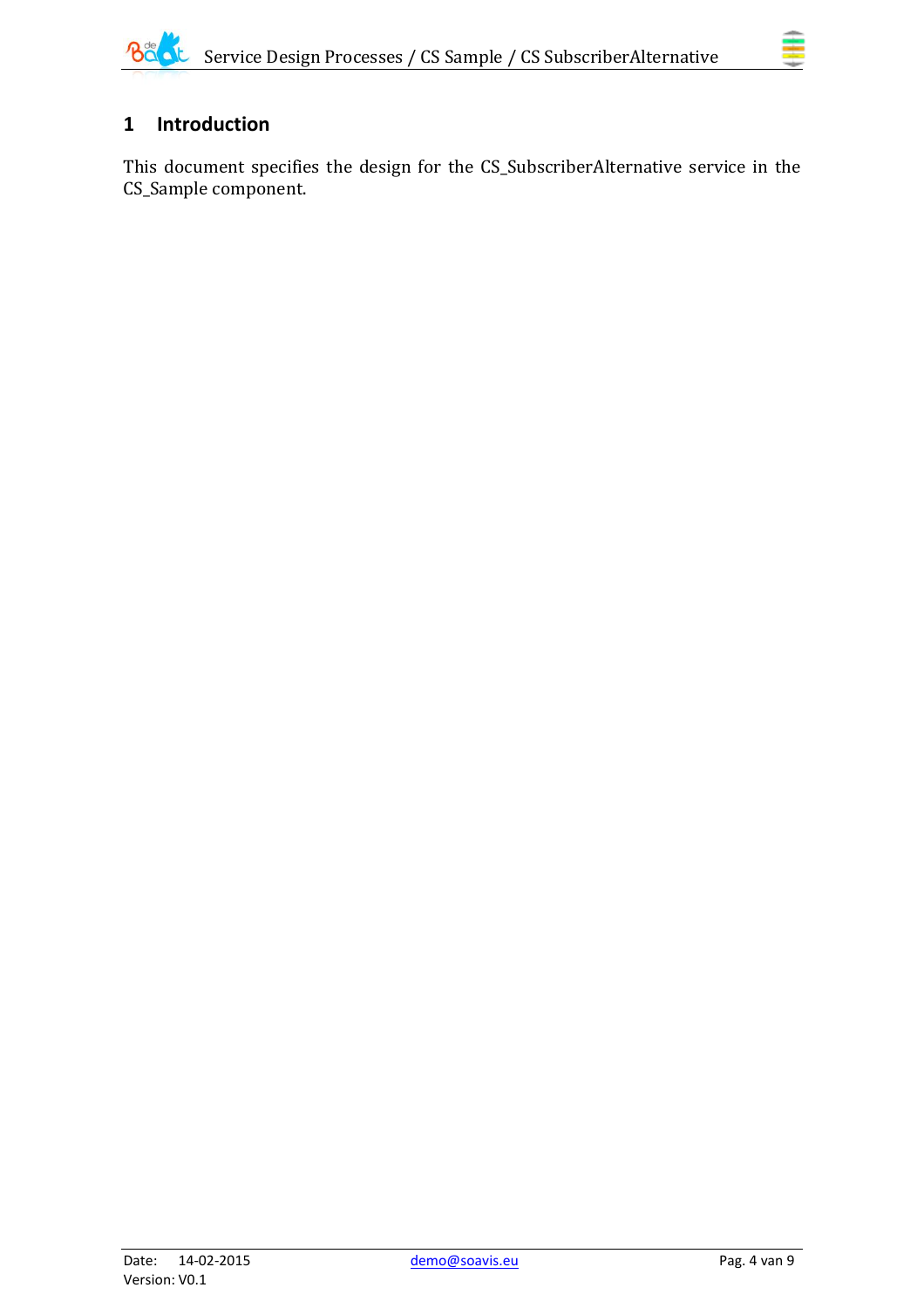## <span id="page-4-0"></span>**2 Service Design**

### <span id="page-4-1"></span>**2.1 Service Definition**

This is the description of the functionality of a simple service.

It should also contain a brief description of the steps executed in this service. For this simple service, it only invokes the back end adapter service BEA Sample.

#### <span id="page-4-2"></span>**2.2 Service Characteristics**

| <b>Characteristic</b>   | <b>Description</b>       |
|-------------------------|--------------------------|
| Service name            | CS SubscriberAlternative |
| <b>Service version</b>  |                          |
| <b>Document version</b> | 0 1 0                    |

#### <span id="page-4-3"></span>**2.3 Service Classification**

| <b>Property</b>                 | <b>Value</b> |
|---------------------------------|--------------|
| <b>Visibility</b>               | Public       |
| <b>Deprecated</b>               | No           |
| <b>Interaction</b>              | Asynchronous |
| <b>SO<sub>x</sub>_Sensitive</b> | No           |
| <b>ModelStatus</b>              | Operable     |

#### <span id="page-4-4"></span>**2.4 Service Version History**

| Version Date        |                       | Author Description                               |
|---------------------|-----------------------|--------------------------------------------------|
| $\vert 0.1.0 \vert$ | $12-11-2014$   SoaVis | Created as a sample for explaining the SOA Tool. |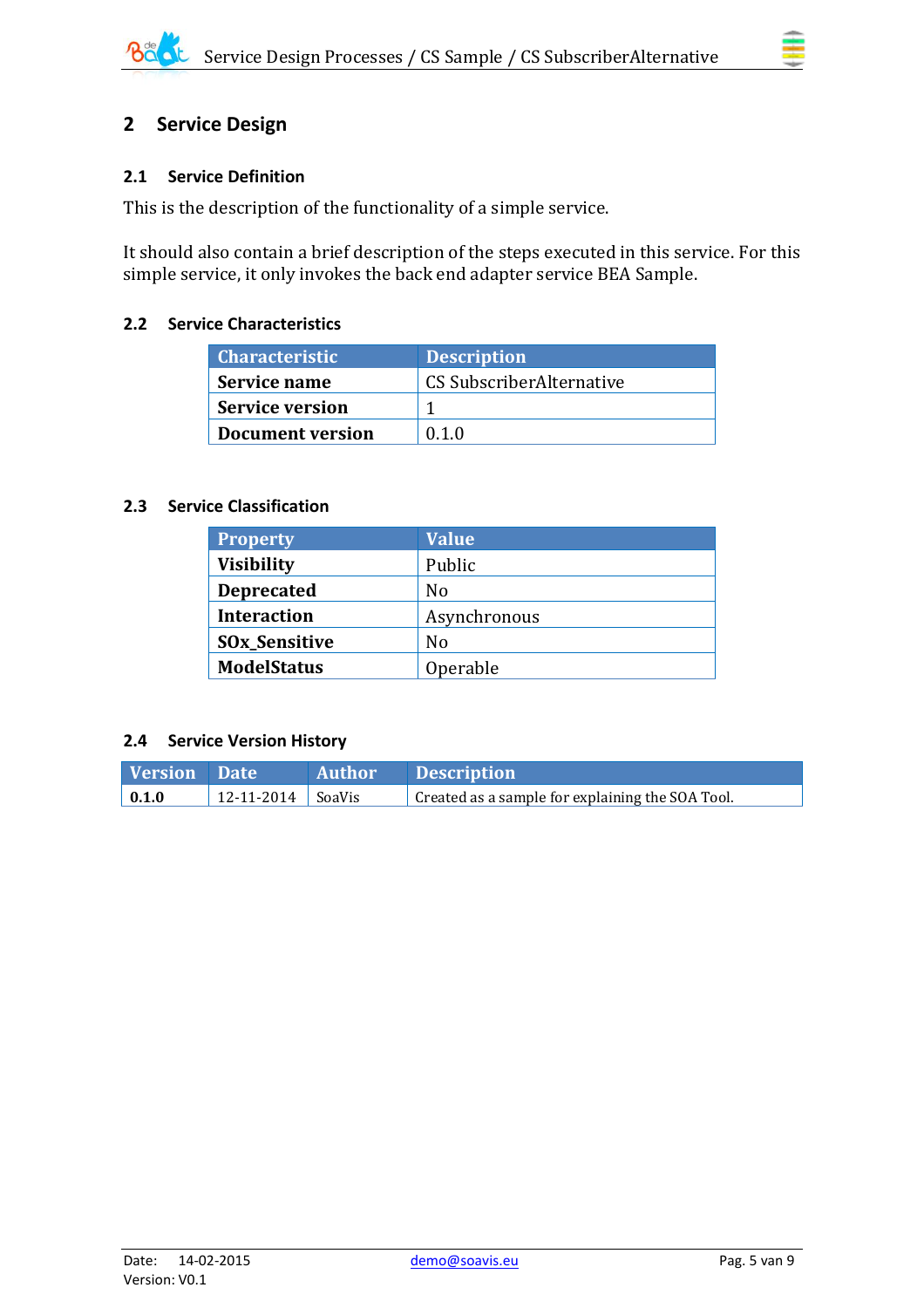#### <span id="page-5-1"></span><span id="page-5-0"></span>**3.1 Message Structure**

This section describes the request message used to invoke this service and the response message returned by this service.

#### <span id="page-5-2"></span>**3.1.1 Message Structure CS SubscriberAlternative Request**

| <b>Field</b> |               | Card Type                         |              | <b>Note</b>                             |                                                                                                                                                                                           |
|--------------|---------------|-----------------------------------|--------------|-----------------------------------------|-------------------------------------------------------------------------------------------------------------------------------------------------------------------------------------------|
|              | ssage         | CS_SubscriberAlternativeRequestMe | 1            |                                         |                                                                                                                                                                                           |
| 2            | <b>Header</b> |                                   | 0.1          |                                         |                                                                                                                                                                                           |
| 2            | Body          |                                   | 1            |                                         |                                                                                                                                                                                           |
| 3            |               | Request                           | $\mathbf{1}$ | CS_SubscriberAlternativeRequ<br>estType |                                                                                                                                                                                           |
| 14           |               | <b>ENTITY</b>                     |              | 0  1 ENTITY                             | One or more entities may appear here. The<br>other elements which are children of the<br>BODY element are some example elements<br>to demonstrate the handling of the different<br>types. |
| 5            |               | <b>DATE ELEMENT</b>               | 1            | <b>dateTime</b>                         | This is an element of basic type dateTime.                                                                                                                                                |

#### <span id="page-5-3"></span>**3.1.2 Message Structure CS SubscriberAlternative Response**

| <b>Field</b>   |                                             | Card Type        |              | <b>Note</b>                              |                                                                                                                                                                                           |
|----------------|---------------------------------------------|------------------|--------------|------------------------------------------|-------------------------------------------------------------------------------------------------------------------------------------------------------------------------------------------|
|                | CS_SubscriberAlternativeResponse<br>Message |                  | $\mathbf{1}$ |                                          |                                                                                                                                                                                           |
| $\overline{2}$ | <b>Header</b>                               |                  | 01           |                                          |                                                                                                                                                                                           |
| $\overline{2}$ | Body                                        |                  | $\mathbf{1}$ |                                          |                                                                                                                                                                                           |
| 3              | Response                                    |                  | $\mathbf{1}$ | CS_SubscriberAlternativeResp<br>onseType |                                                                                                                                                                                           |
| 14             |                                             | <b>ENTITY</b>    |              | $0.1$ ENTITY                             | One or more entities may appear here. The<br>other elements which are children of the<br>BODY element are some example elements<br>to demonstrate the handling of the different<br>types. |
| 5              |                                             | DATE_ELEMENT     | $\mathbf{1}$ | dateTime                                 | This is an element of basic type dateTime.                                                                                                                                                |
| 3              |                                             | Result           | $\mathbf{1}$ | Result                                   |                                                                                                                                                                                           |
| 4              |                                             | <b>ErrorCode</b> | 1            | Integer                                  | The ErrorCode can be either '0' indicating<br>OK or non-'0' indicating not OK.                                                                                                            |
| 4              |                                             | ErrorDescription |              | $0.1$ String                             | The ErrorDescription contains the textual<br>description of the error situation.                                                                                                          |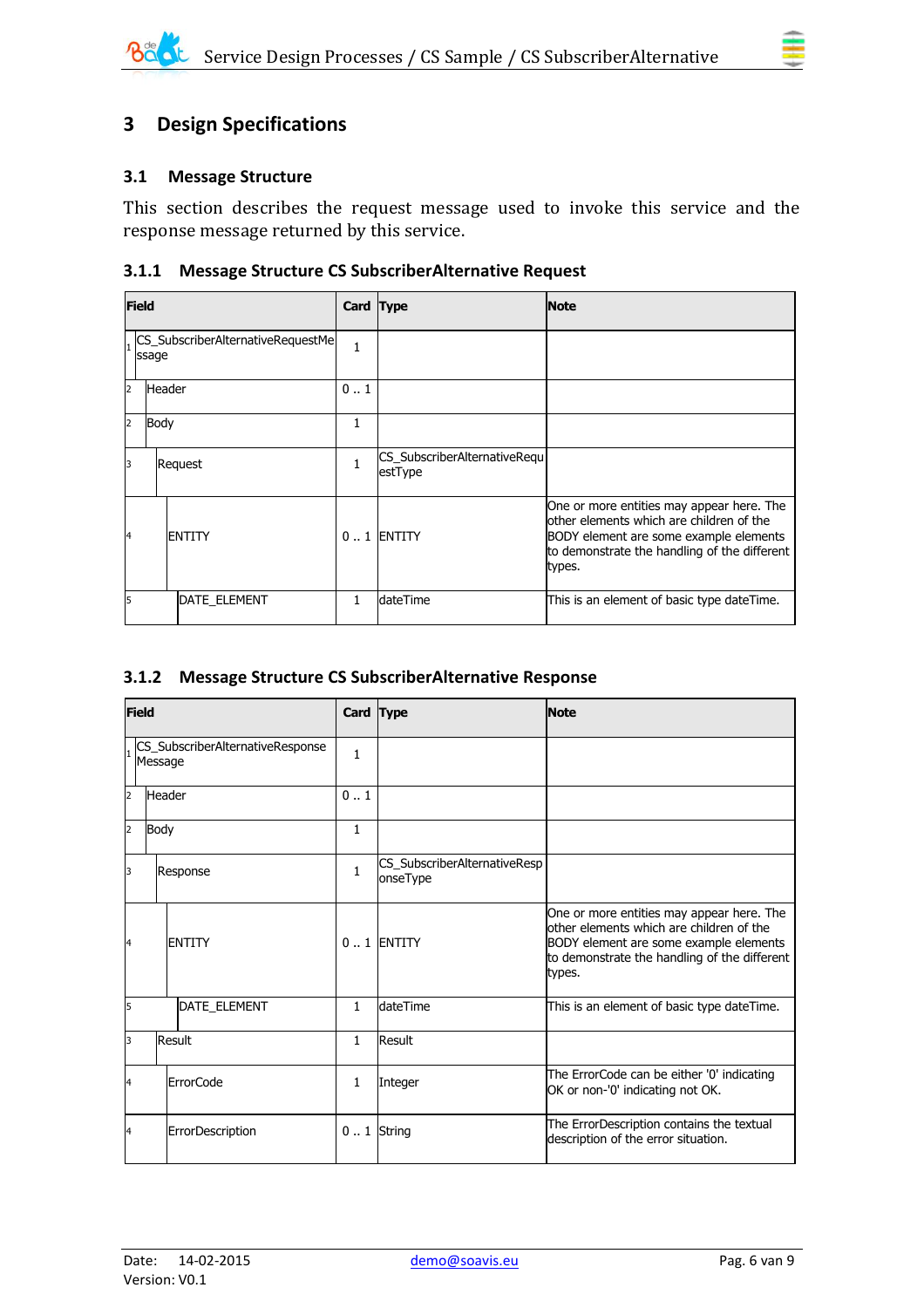

#### <span id="page-6-0"></span>**3.1.3 Returned Errors**

| <b>ErrorCode</b> | <b>ErrorDescription</b> |  |
|------------------|-------------------------|--|
| 01               | Service not available   |  |
| 02               | Connection not found    |  |
| 03               | Invalid Service Request |  |
| 04               | Non specific error      |  |
| 05               | Invalid field value     |  |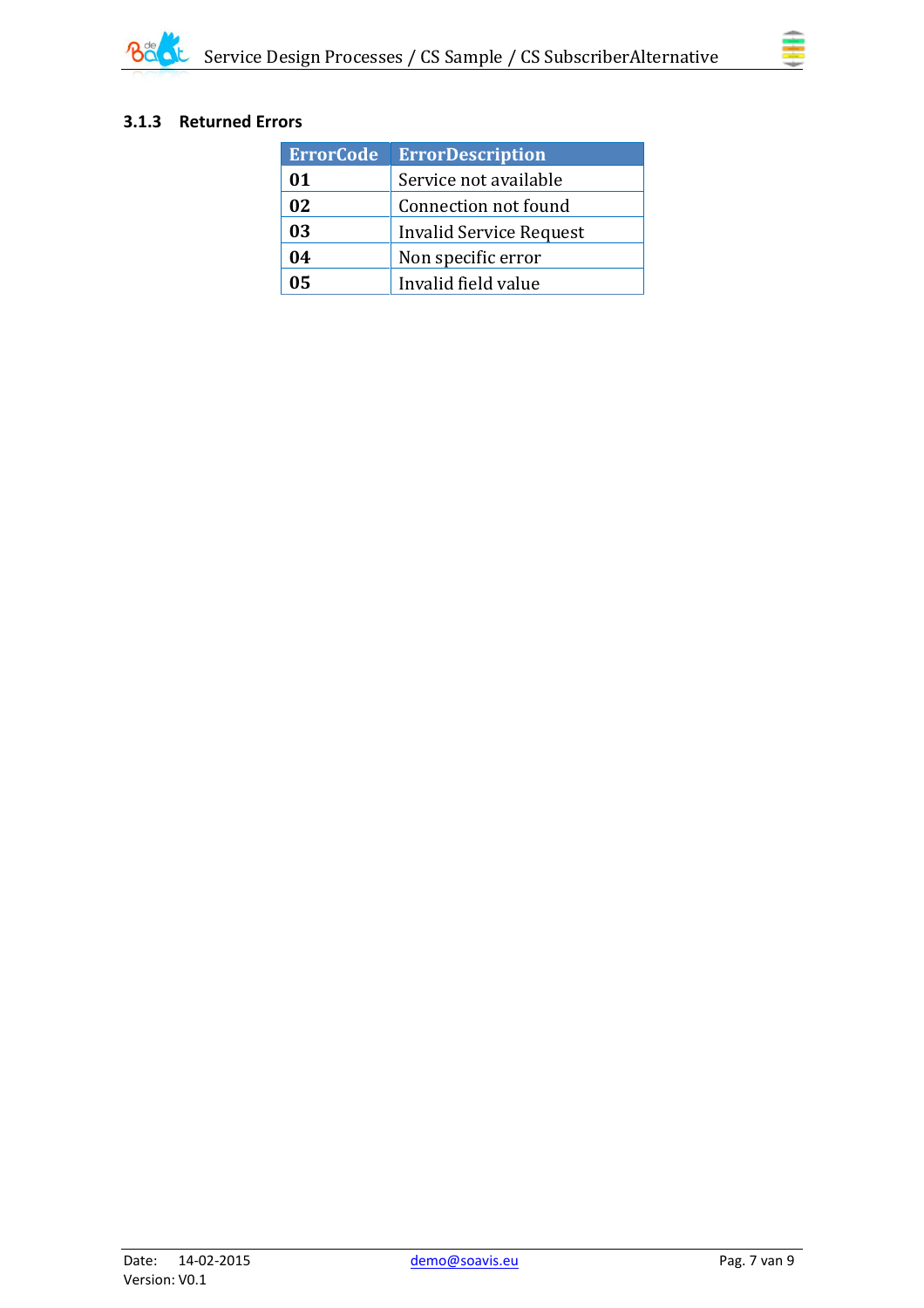# <span id="page-7-0"></span>**4 Process Flow Specification**

#### <span id="page-7-1"></span>**4.1 Process Flow**

This text is used to explain the process flow image.



### <span id="page-7-2"></span>**4.2 Step 1a. Generate Error for Start**

This section describes the errors that can occur after the first step, i.e. the Start node.

#### <span id="page-7-3"></span>**4.2.1 Error Mapping**

| <b>Error</b> |                                                  | <b>Error Comment</b>                                                                       |  |  |
|--------------|--------------------------------------------------|--------------------------------------------------------------------------------------------|--|--|
|              | when (Request message not valid)                 |                                                                                            |  |  |
|              | Code: 03<br>Description: Invalid Service Request | "This error indicates that the service was unable to parse the request<br>message."        |  |  |
|              | lotherwise                                       |                                                                                            |  |  |
|              | Code: 04<br>Description: Non specific error      | "An internal error occurred that is not covered by any of the specific error<br>messages." |  |  |

#### <span id="page-7-4"></span>**4.3 Step 2. Invoke BEA Sample**

Invocation of /Back End Adapter/BEA/BEA\_Sample.process

This section describes the invocation of the back-end adapter service to get or set the information.

#### <span id="page-7-5"></span>**4.3.1 Invocation Mapping**

| <b>Field</b>   |         |                | <b>Mapping from</b>                                           |
|----------------|---------|----------------|---------------------------------------------------------------|
| $\overline{2}$ | Body    |                |                                                               |
| 13             | Request |                |                                                               |
| $\overline{A}$ |         | <b>IENTITY</b> |                                                               |
| 5              |         | DATE_ELEMENT   | / CS_SubscriberAlternativeRequest/ BODY/ ENTITY/ DATE_ELEMENT |